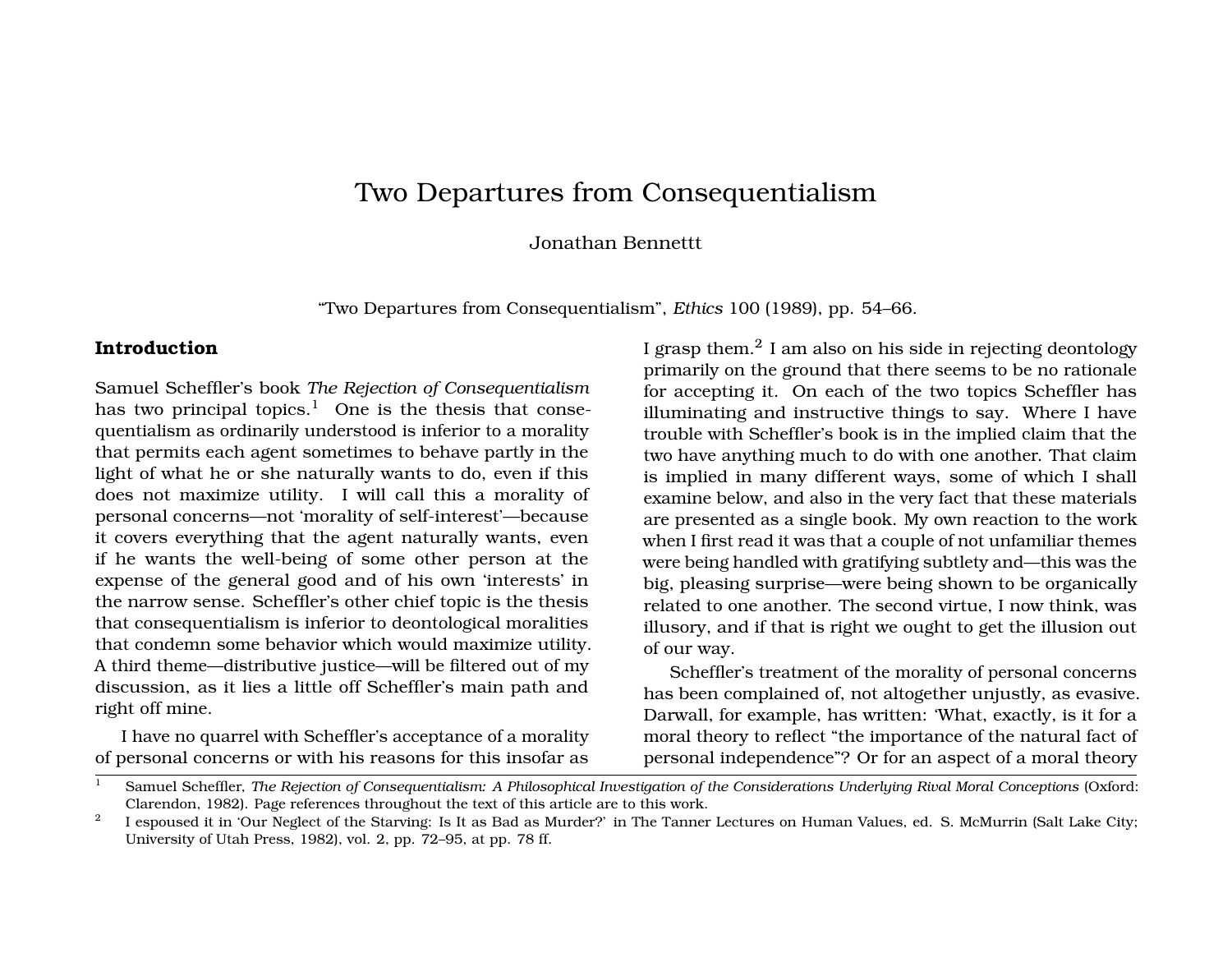to "represent a demonstrably rational response to a certain feature of persons" (p. 68)? Because Scheffler expresses what is distinctive about his approach in these terms it is crucial that we understand him precisely here, but he gives little elaboration on these suggestive but somewhat inchoate remarks.'<sup>1</sup> Still, we can see roughly what is going on in this part of Scheffler's work. ''The natural fact of personal independence' is the fact that 'people typically acquire and care about their commitments quite independently of, and out of proportion to, the value that their having and caring about them is assigned in an impersonal ranking of overall states of affairs' (p. 9). That is, what we want—what we naturally want, as distinct from what we want if we attune our wills to morality (see pp. 9, 56)—is not always to produce what would impersonally and objectively count as the best states of affairs. A morality that 'reflects' this fact (see p. 62) is one that to some extent gives us our heads, permits us sometimes to do what we naturally want to do even though that does not lead to the best resultant state of affairs (unless the evaluation is done from the personal point of view of the agent rather than being done impersonally).

It is 'rational' for a morality thus to 'reflect' this fact about us, Scheffler says. Although he is not open about this, I think that he must be working with a subjectivist, attitudinist metaphysic of morals, according to which morality is not a repository of truths but rather an expression of attitudes, feelings, and practical determinations. That would let him hold that we can have some choice about what morality to accept, and would let him advocate that we choose a morality that allows every agent to bend his conduct somewhat toward the satisfaction of his natural wants, interests, projects, ete. This is a familiar enough idea; it parallels what Strawson

did with a certain aspect of human nature in his 'Freedom and Resentment'—not the place in our makeup of wants, concerns, and projects but, rather, our proneness to reactive attitudes.

(That Scheffler's metaphysic of morals is of the attitudinist variety is suggested by his remark that 'some who regard moral theory as analogous to. . . scientific theory' will think that his sort of morality of personal concerns is 'inappropriately tolerant of the idea that the content of an acceptable moral theory may be determined by. . . conceptions of or attitudes towards the person' [p. 68]. It is also somewhat confirmed by his saying: 'Since the need for a conception of the right to regulate human conduct arises. . . from the fact that people are not indifferent about what happens, the principles of right action should embody a rational way of regulating what happens, in so far as that is subject to human control' [p. 123]. Anyway, on an attitudinist basis Scheffler's strategy can be understood, whereas it seems obscure otherwise.)

Scheffler's inclination to reject deontological moralities is plainer sailing. He rejects them because he can find no decent rationale for them and because he finds 'paradoxical' the thesis that it may be wrong to do A even if that is the only way to stop several others from doing A.

Morality of personal concerns has something in common with deontological morality, namely, that each is a departure from consequentialism as ordinarily understood. But Scheffler thinks there is more reason than that to run the two in a single harness. He repeatedly offers to 'undertake a comparative examination of [these] two different kinds of non-consequentialist moral conceptions' (p. 4; see also pp. 63, 70), and his book is built upon the idea that these

<sup>1</sup> Stephen DarwalI, review of *The Rejection of Consequentialism*, by Samuel Scheffler, *Journal of Philosophy* 81 (1984): 220–26, at p. 223.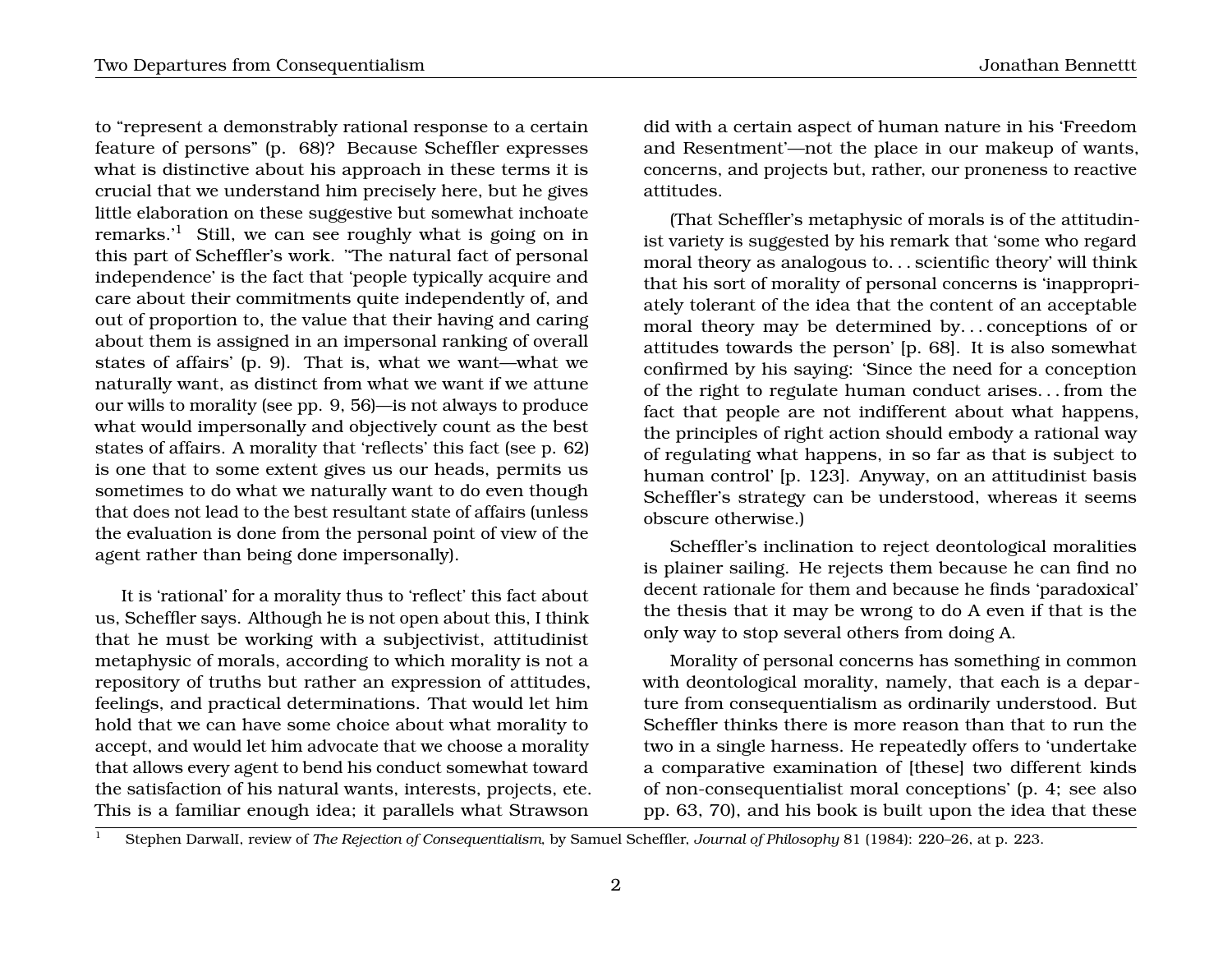two moral positions—one accepted and one rejected—are significantly alike or analogous in some way.

This idea is embodied in some terminology that occurs on most pages of the book: according to Scheffler, a consequentialism that is modified by a morality of personal concerns is one that includes an agent-centered prerogative, while a deontological morality includes agent-centered restrictions. Scheffler clearly takes 'agent-centered' to represent something that is common to the two departures from consequentialism while 'prerogative'/'restriction' marks a crucial difference between them.

I shall argue that he is right about the difference, wrong about the alikeness. If I am correct about the latter, the putative overall structure of this work does not exist. That is not to deny that there is value in some of the pieces.

#### **Preogatives and restrictions**

Let us look first at the use of the contrast between prerogatives and restrictions to mark the difference between the two kinds of morality. In particular, let us look at it in the light of these four propositions:

**(1)** It is sometimes permissible to behave in ways that do not maximize utility, where maximizing behavior would be less favorable to satisfying one's natural wants.

**(2)** It is sometimes mandatory to behave in ways that do not maximize utility, where maximizing behavior would be less favorable to satisfying one's natural wants.

**(3)** It is sometimes permissible to behave in ways that do not maximize utility, where maximizing behavior would involve violating certain deontological rules.

**(4)** It is sometimes mandatory to behave in ways that do not maximize utility, where maximizing behavior would involve violating certain deontological rules.

We can see **(1)** and **(2)** as natural companions—as weak and strong kinds of morality of personal concerns, each trying to do justice to the idea of an agent's properly giving more weight to his natural wants than they get just from their status as part of the general good. Similarly, **(3)** and **(4)** can also be bracketed, as weak and strong endorsements of the idea that considerations of the kind ordinarily called deontological—would this be a breach of a promise? would it be truthful? was the contract valid? is he innocent?—are properly accorded moral weight independently of any that comes from resultant utility.

Objection: 'It's not as neat as you make it out to be. If someone strongly desires to conform to deontological principles, **(1)** might give him the very same permission that **(3)** gives him.'<sup>1</sup> But that is a coincidence, not a connection. The person is morally allowed to conform to P, at some cost in utility, neither because P is a deontological principle nor because of what deontological principle P is, but just because the person wants to conform to P. So that kind of case tells us nothing about deontology as such and therefore does not smudge the line that separates **(1)** and **(2)** from **(3)** and **(4)**.

In the light of the above schema, let us consider what to make of the fact that Scheffler's book is organized around a face-off between **(1)** and **(4)**, taking the morality of personal concerns only in its permissive form and deontology only in its mandating form.

I can think of no examples of **(3)**: every deontologist that I know of presents his or her views in a mandating form, and the moral intuitions that underlie deontological moralities seem to be mandating rather than permissive ones. So Scheffler has some reason for focusing on **(4)** at the expense of **(3)**.

This possibility is mentioned by Scheffler, p. 85, n. 2.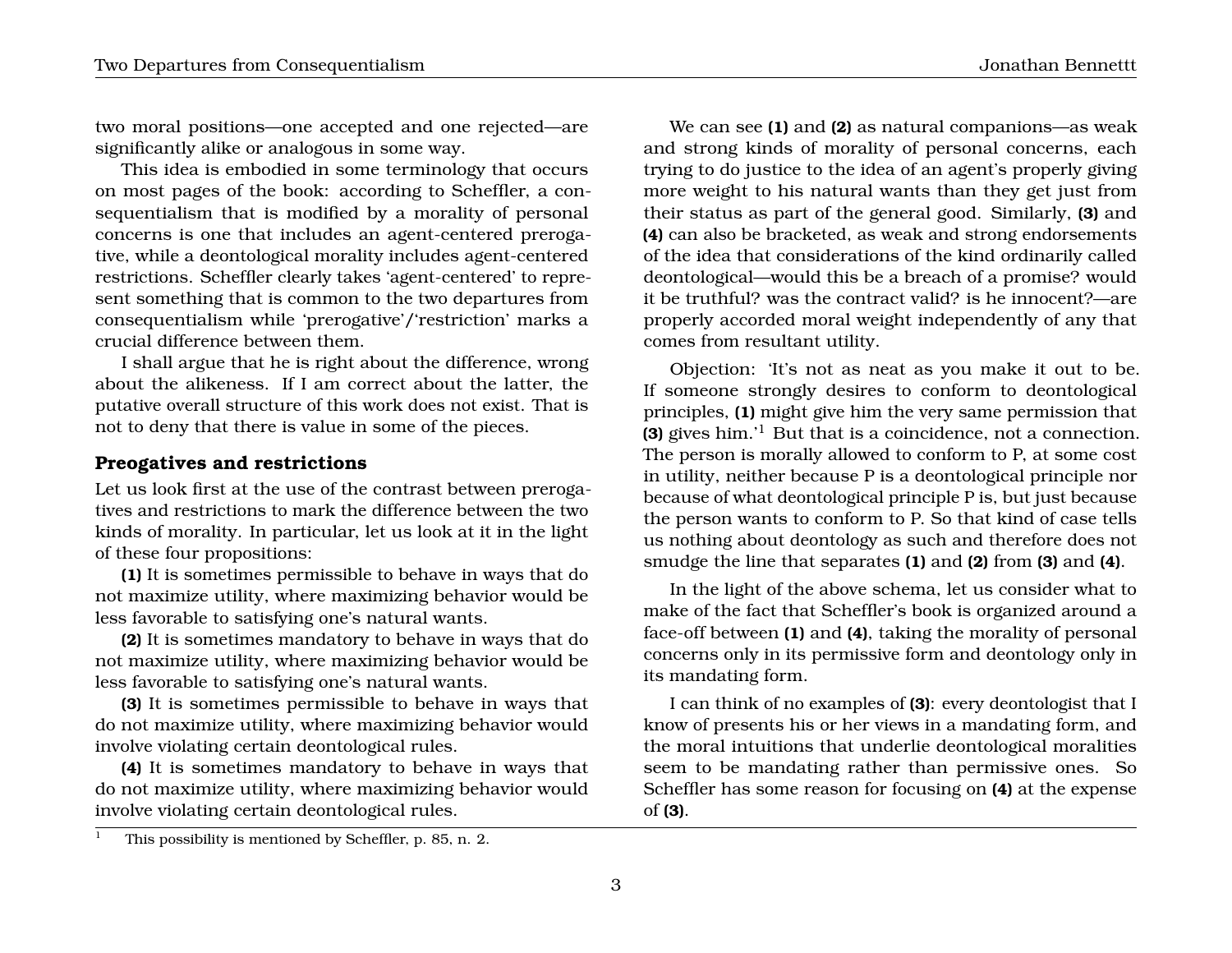On the other hand, **(2)** does have its adherents, people who think that sometimes agents ought to do what they naturally want to do even if that does not maximize utility.<sup>1</sup> But Scheffler points out that this view is not needed to meet the objection that consequentialism is too demanding, because it requires that agents subjugate their natural wants to the general good (p. 22). He is right about that. What thesis **(2)** responds to is the objection that consequentialism does not show enough respect for people's natural wants because it permits agents to subjugate their natural wants to the general good. Insofar as Scheffler's concern is with the former objection to consequentialism rather than the latter, he has a reason to ignore **(2)** also.

So the terms 'prerogative' and 'prescription' imply a contrast that really is there in Scheffler's thought. It is at work in the passage (pp. 94–98) where Scheffler asks whether agent-centered restrictions can be justified as 'a rational response to the independence of the personal point of view', as the agent-centered prerogative can. He answers that the independence of the personal point of view demands liberation, release, permission, if it demands anything; and so it could not demand that our morality restrict us further.<sup>2</sup> This is all clear and straightforward; but notice that those pages of the book are silent about anything pertaining to deontology. They are purely about the difference between 'consequentialism is too demanding' versus 'consequentialism is too permissive', with nothing depending on the idea that the latter charge comes from a deontological source.

The contrast between permissive and mandating supplies all the truth that there is in Scheffler's view that consequentialism modified by a morality of personal concerns

is 'intermediate' between outright consequentialism and deontological morality' (p. 6; see also p. 13 and elsewhere). Consequentialism says 'Always do A', the morality of personal concerns says 'You do not always have to do A', and deontology says 'Sometimes you have not to do A'. There is a clear sense in which a withholding of permission to do A is stronger than a permission not to do A, so that the morality embodying the former goes further from consequentialism, but in the same direction, as does the latter.

(Intermediacy could be linked also with the fact that Scheffler always focuses on a form of deontology that conjoins the morality of personal concerns with deontological constraints: the assertion of one conjunct is 'intermediate' between the assertion of neither and the assertion of both. But that cannot be what powers Scheffler's view that his position is intermediate between the other two; for, as he clearly implies in the note on p. 95, there could easily be a deontology that did not include any morality of personal concerns, i.e. that asserted only the other conjunct; and no doubt he would want his main arguments and conclusions to apply equally well to that.)

So we have a tame sort of intermediacy, and sometimes Scheffler seems to claim no more (see p. 5). But his terminology implicitly goes further. He often describes deontological moralities as 'fully agent-centered' and his preferred kind of morality as 'hybrid', apparently implying that the latter is only partly agent-centered. So he seems to suppose there is a kind of intermediacy having to do with degree of agent-centeredness. I shall argue that this is not so and, more strongly, that no notion of agent-centeredness contributes anything to the book's over-all structure.

<sup>1</sup> See esp. Rolf Sartorius, 'Utilitarianism, Rights, and Duties to Self', *American Philosophical Quarterly* 22 (1985): 241–49.

<sup>2</sup> Scheffler needs to stipulate that he means the phrase 'the independence of the personal point of view' in some way that makes this true; the phrase's ordinary meaning will not do that unaided.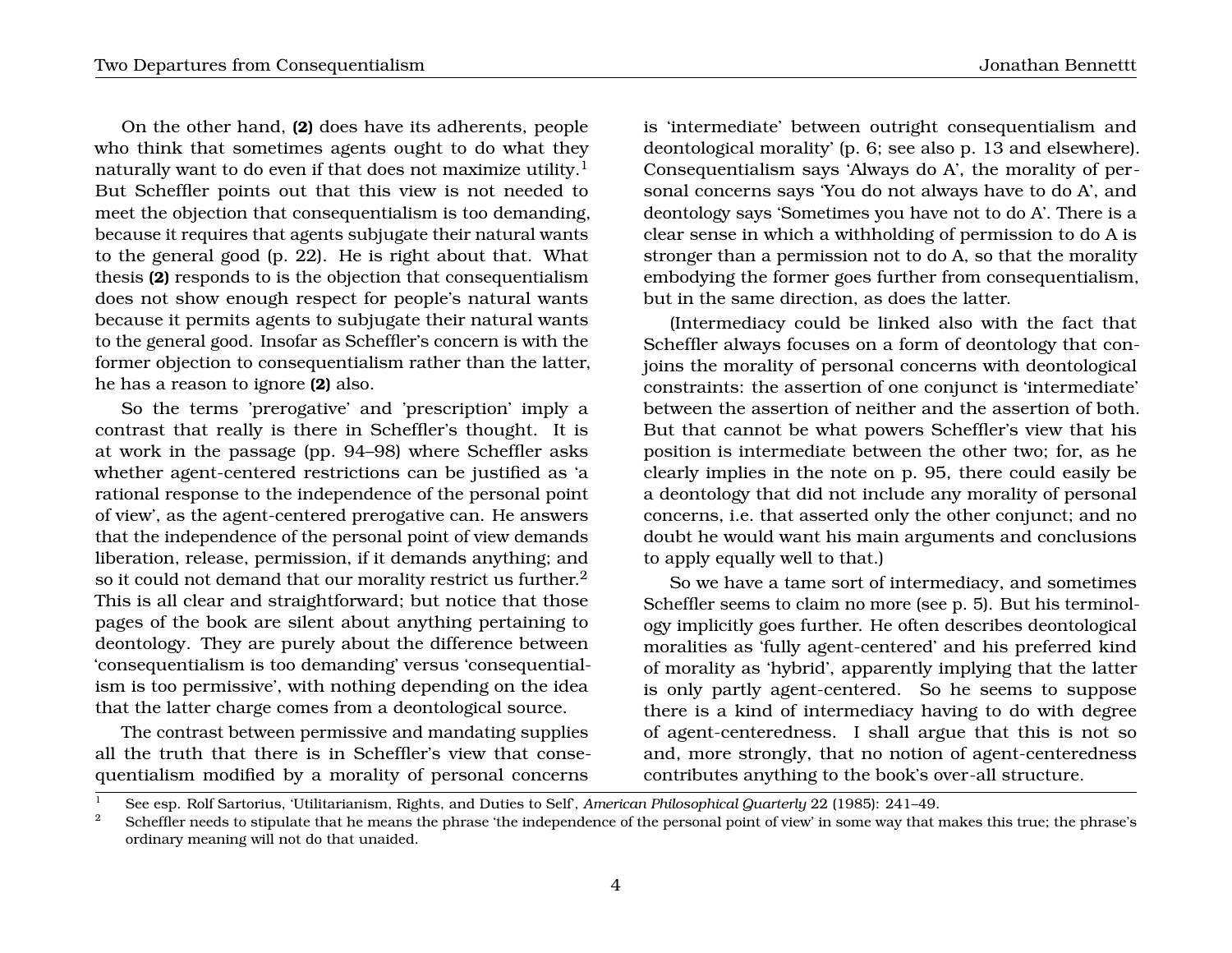### **Agent-centeredness on one side of the line**

Scheffler's terminology of 'agent-centered prerogative' and 'agent-centered restrictions' implies that a substantive notion of agent-centeredness is at work on each side of the line. Let us see what truth there is in that.

Morality of the kind that we are interested in speaks only to agents: if a moral system offers prerogatives, it could only be to agents; and whom could a morality restrict except an agent? So we have to look for some less thin notion of agent-centeredness than this.

On the 'prerogative' side of Scheffler's line we find it in the idea of evaluations that are agent-centered in contrast with impersonal ones in which, ideally, the sum comes out the same whoever does the evaluating. The position that Scheffler calls an acceptance of an agent-centered prerogative amounts to a moral permission to let one's actions be guided by evaluations done in the former manner. Or, if you do not like that way of putting it,<sup>1</sup> we can say that on the 'prerogative' side of Scheffler's line we have the idea of conduct guided by facts not merely about amounts of value but also about how that value relates to the agent, an 'agent-centered prerogative' being a moral permission to relate one's actions to facts about value of the former kind. Either way, we can say this:

> What Scheffler calls 'agent-centered prerogatives' are permissions to be guided sometimes by what is best for oneself rather than by what is best.

This employs a good, solid notion of agent-centeredness.

Though even here there is a complication which was brought to my attention by Frances Howard. The so-called agent-centered prerogative is not really a permission to the

agent to tilt the balance in favor of what he judges to be good for him; rather, it lets him attach weight to what he naturally wants to do, even if he thinks it is bad for him or has no views about good and bad but simply wants it. So the agent-centered prerogative tells him: (A) 'When faced with a choice between maximizing utility and doing something that you want to do more, you are not always obliged to do the former.' Now, compare that with the following permission: (B) 'You are not always obliged to maximize utility.' Of these, A seems to involve nontrivial agent-centeredness whereas B clearly does not. Yet the two do not differ in their practical import: any sane person who does not maximize utility will do something else that he wants to do more—in Scheffler's terms, 'promote the non-optimal outcome of his choosing' (p. 20)—so availing oneself of permission B is equivalent to availing oneself of permission A. It follows that even on the 'prerogative' side of Scheffler's line the notion of agent-centeredness does no real work. It is present because the moralities in question can be represented as issuing permission A, which includes 'something that you want to do more'; but it is not a load-bearing part of the edifice, because these moralities could throw out A in favor of B.

If Scheffler is to escape from that argument, he needs to say something like this:

> A and B are too abstract for any serious purpose, and A should be replaced by the slightly more specific A 0 : 'When faced with a choice between maximizing utility and doing something that you want to do much more, you are not always obliged to do the former.' If  $A'$  states the agent's prerogative, then his clue to when he is allowed not to maximize utility is given by the intensity of his own wants; and the emphasized

<sup>1</sup> There are reasons for not liking it. See Donald H. Regan, 'Against Evaluator Relativity: A Response to Sen', *Philosophy and Public Affairs* 12 (1983): 93–112; and Amartya Sen, 'Evaluator Relativity and Consequential Evaluation', *Philosophy and Public Affairs* 12 (1983): 113–32.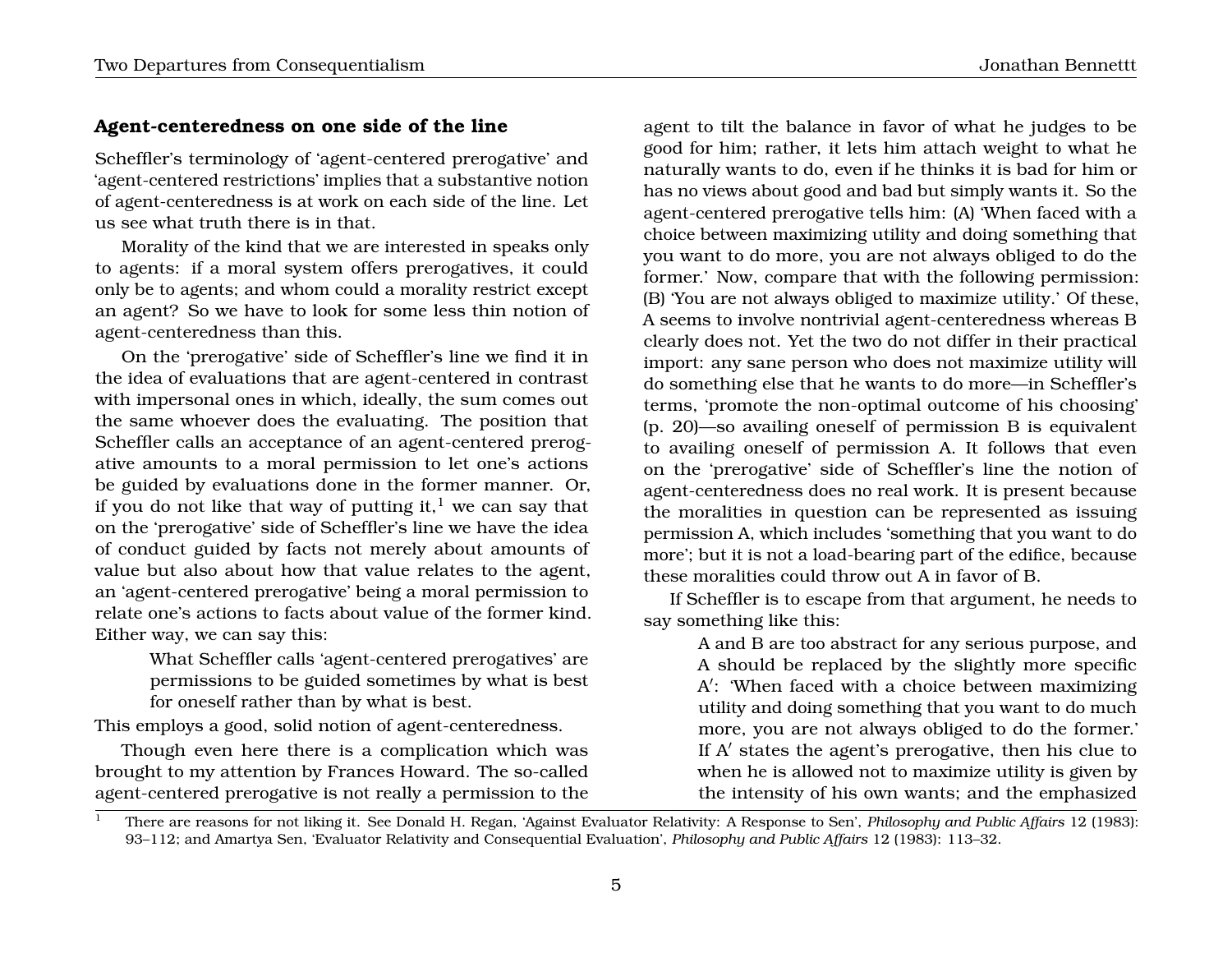phrase involves agent-centeredness and is not dis-

pensable, because A' is not practically equivalent to B. That reply would keep the notion of agent-centeredness actively at work in this part of the territory, and it may be what Scheffler had in mind. If it is, he hid it rather well under phrases about 'the natural fact of personal independence', but it can be glimpsed in some of his turns of phrase. For example, when Scheffler speaks of allowing agents not to promote optimal outcomes 'when it would be unduly costly or burdensome for them to do so' (p. 20), and of a retreat from outright consequentialism to 'a set of demands that it is reasonable to make of human agents' (p. 125), he seems to point toward a 'strong desire' reading of his morality of personal concerns. My slightly preferring not to maximize utility does not make it 'unduly costly or burdensome' for me to do so, nor does it make the demand that I do so 'unreasonable'.

Anyway, I shall assume from now on that a notion of agent-centeredness is properly at work in Scheffler's considerations about the morality of personal concerns.

### **Agent-centredness on the other side of the line**

Now let us look at the 'restrictions' side of Scheffler's line. He writes:

> Deontological views. . . incorporate what I shall call 'agent-centred restrictions'. . . which have the effect of denying that there is any non-agent-relative principle for ranking overall states of affairs from best to worst such that it is always permissible to produce the best available state of affairs so characterized' (pp. 2–3; see also p. 80).

This has to be understood in the light of the footnote on Scheffler's first two pages, where he explains that states of affairs 'produced' by an action A include not only the causal

consequences of A but also A itself. If that were not so, it would be merely bewildering to say that deontological moralities tie the rightness of actions to any ranking of produced states of affairs.

Even with 'produced state of affairs' understood in Scheffler's way, it is not perfectly clear to me what place that phrase should get in characterizing deontological moralities (see esp. Scheffler's puzzling p. 42). But my present purposes do not require me to go into the whole of that question. All I want to ask is whether deontology as such involves agent-centered rankings of produced states of affairs, in some significant sense of 'agent-centered'. If it does not, the formulation 'There is [no] non-agent-relative principle for ranking overall states of affairs from best to worst such that. . . ' is a misleading understatement, like saying 'He failed everyone who didn't bribe him' when in fact he failed the whole class. If that is how things stand, the phrase 'agent-centered restrictions' is idle in Scheffler's account, and all that remains of the overall structure is the fact that he is discussing two departures from consequentialism, one permissive and one mandating.

One might try to link 'agent-centered' with deontological moralities through this thought: in some cases where if a certain agent does not behave badly, other people will behave even worse, deontological moralities hold that the agent ought not to act badly. So:

> Deontological moralities tell one sometimes to limit what is done by oneself rather than taking responsibility for what is done.

That sounds like an 'agent-centered restriction' all right; but this way of looking at things is probably not a source of Scheffler's confidence in his terminology. It had better not be, because it depends on too narrow an account of what the 'restrictions' say. If it were not too narrow to cover Scheffler's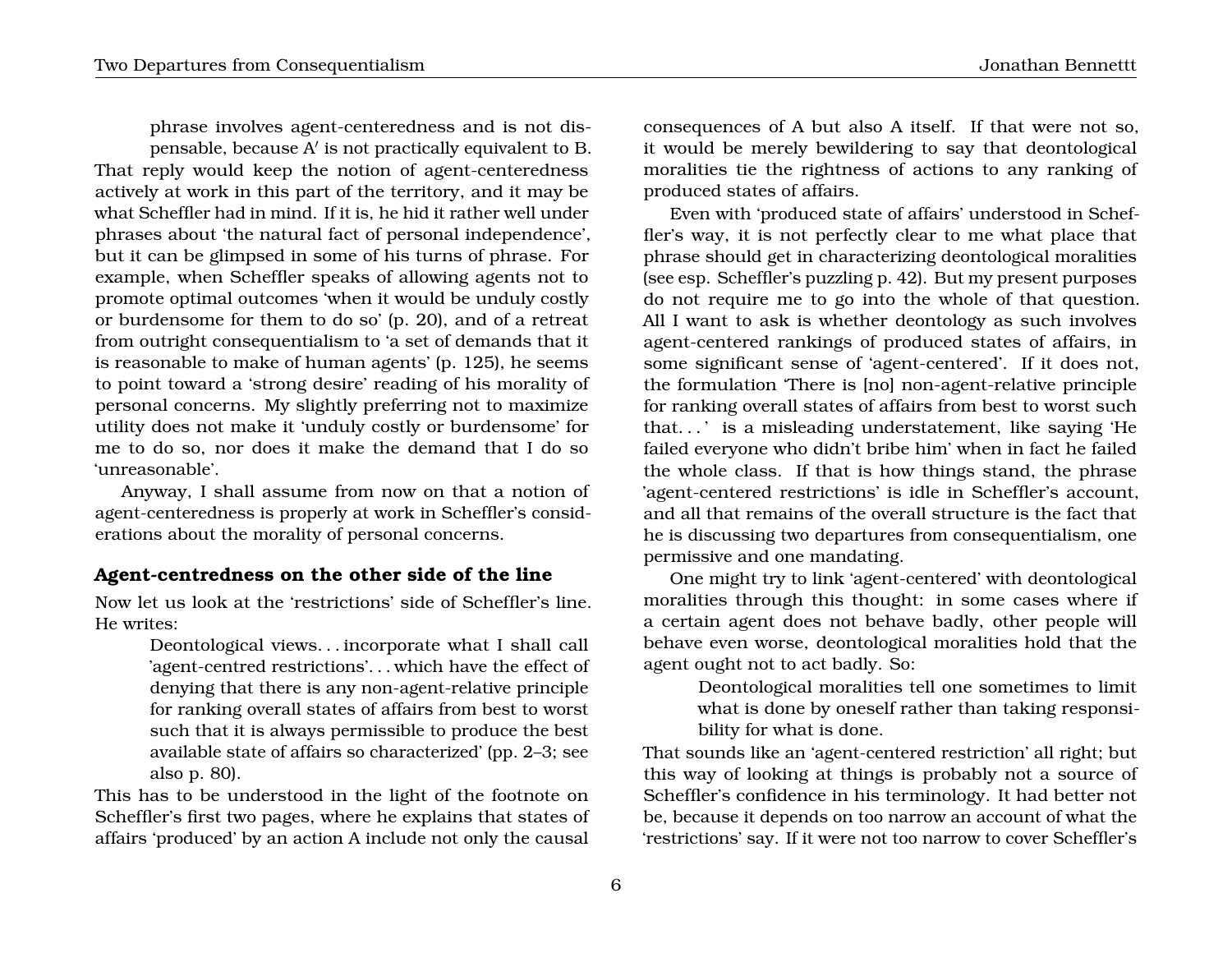topic, then the latter would be confined to ideas such as that I ought not to kill an innocent person even if that is the only way to forestall the killing of several innocent people by someone else, ignoring the idea that I ought not to kill an innocent person even if that is the only way to prevent several innocent people from dying prematurely through an impersonal accident. Even moralists who attach moral weight to the difference between these will agree that what they share is more important than what distinguishes them.

It would be excessively odd to devote half a book to 'May I kill to forestall a killing?' while entirely ignoring 'May I kill in order to avoid untimely deaths?'

Scheffler is guilty of no such oddity. He repeatedly says things like this: 'An agent-centred restriction is a restriction which it is at least sometimes impermissible to violate in circumstances where a violation would prevent either more numerous violations. . . of the very same restriction, or *other events at least as objectionable'* (my emphasis).<sup>1</sup> That last phrase prevents the narrowing of focus that I have mentioned and shows Scheffler to be addressing himself to the whole question of whether there are deontological constraints that are not automatically at the mercy of facts about possible consequences.

Well, then, how does the notion of agent-centeredness operate on the deontological side of the line? Scheffler does not even try to answer this. Here is his first statement about the link between deontology and agent-centeredness: 'In contrast to consequentialist conceptions, standard deontological views maintain that it is sometimes wrong to do what will produce the best available outcome overall. In other words [mind the bump!], these views incorporate what I shall call agent-centred restrictions: restrictions on action which have

the effect of denying that there is any non-agent-relative principle for ranking overall states of affairs such that it is always permissible to produce the best available state of affairs so characterized' (pp. 2-3). How could the notion of agent-centeredness help one to present 'in other words' the thought that 'it is sometimes wrong to do what will produce the best available outcome overall'? Well, perhaps Scheffler was cutting a corner. Perhaps he meant not that agent-centeredness enters into the 'it is sometimes wrong' thought itself, but that it enters into the deontological basis for the 'it is sometimes wrong' thought. If so, he does not explain how, either in that passage or anywhere else. This is typical: 'Here an agent has two choices. He can refrain from harming some person, but if he does so then greater harm will befall other people, and he will be unable to help them. He can instead help the others, but to do this he will have to harm the first person. The overall outcome of his not harming would here be worse than the overall outcome of his helping. Yet typical non-consequentialist accounts maintain that, in at least some cases of just this kind, the agent must refrain from harming. For these views, in other words, the duty not to harm constitutes an agent-centred restriction' (p. 24). Despite the phrase 'in other words', that final phrase seems to have no support at all in the rest of the passage.

Here is a positive case for saying that the notion of agentcenteredness has no role in characterizing deontological morality:

> Agent-centeredness would be operative if the contrast were between what I might do and everything else that might happen. But it is not. The relevant contrast is between what I might do and what might come about because I do not prevent it, in which case everything

Scheffler, p. 80, see also pp. 108 ff.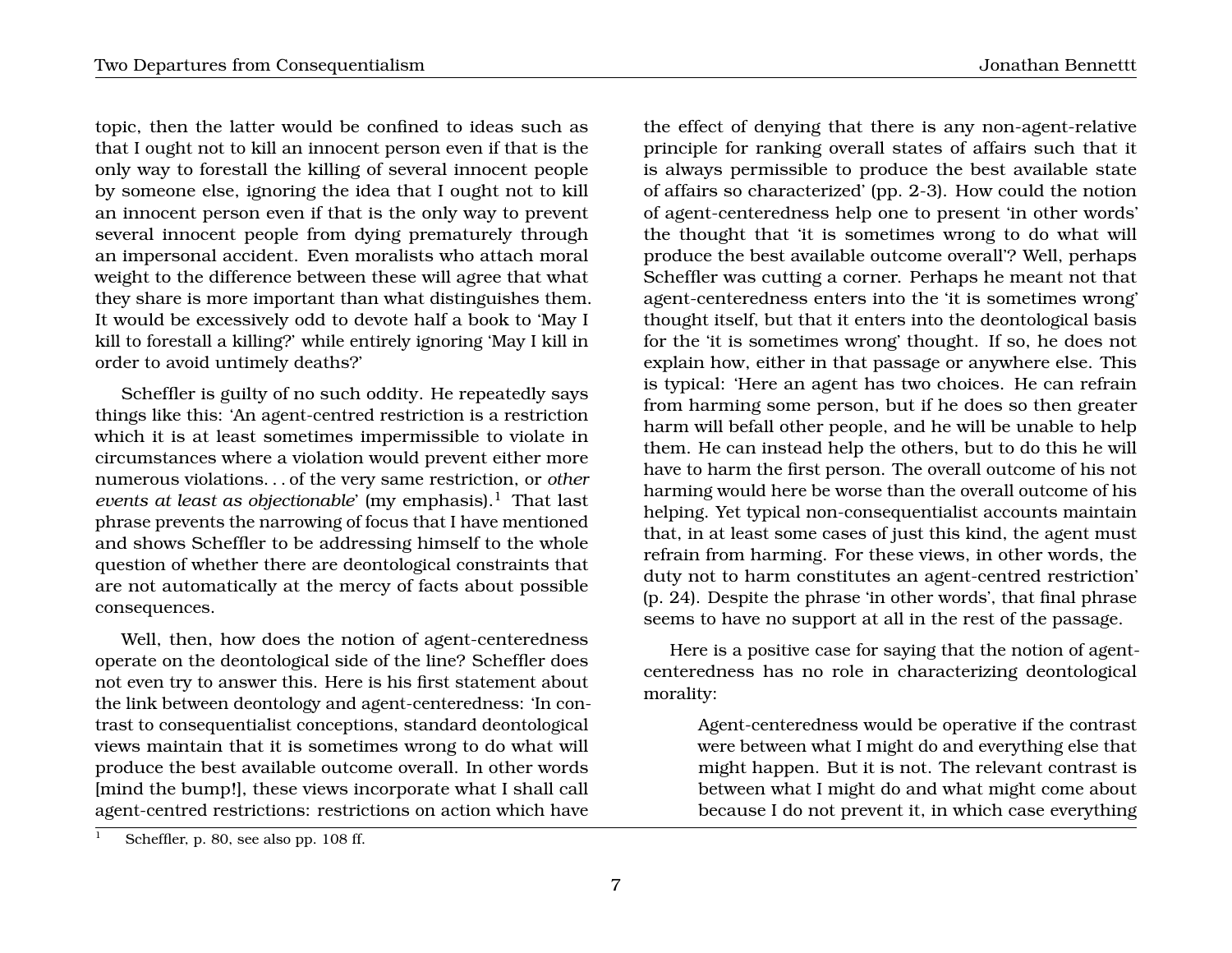on both sides of the line is defined by how it relates to me. Thus, the so-called 'agent-centered restrictions' are agent-centered only in the trivial sense of being addressed to me as agent. This is quite unlike the agent-centered prerogative, which gives moral significance to the difference between something involving me and something not involving me.

The only reply to this that I can devise on Scheffler's behalf goes as follows:

> The morality of conduct has nothing to say about states of affairs that will obtain no matter what the agent does. So we need only to look at states of affairs that figure in some but not all of the overall outcomes he could produce; that constitutes the frame, so to speak, of the agent's practical deliberations. Now, given an upshot, U, that lies within that frame, either: (1) if the agent so acts that U ensues, this will be because he makes it come about (or because he does do X for some fairly specific X), or (2) if he so acts that U ensues, this will be because he could but does not prevent it from coming about (or because he does not do X for some fairly specific X). Just because those two exhaust the material that lies within the frame, the agent does not need to ask 'Is (1) the case or is (2) the case?'; all he needs to ask is 'Is (1) the case or not?' So it is true that the agent who wants to apply a deontological morality has to evaluate overall outcomes in a way that is him-centered: he has to ask, regarding each possible outcome, 'If this comes about, will I have made it come about?'

That is the best I can do for Scheffler's position. It gives him the verbal appearance of something substantively agentcentered—a question of the form 'Would upshot U be made to occur by me?'—which might be compared with the question 'Would value V accrue to me?' on the 'personal concerns' side of the fence.

But that is misleading. If the deontologist asks 'Would U be made to occur by me?' and the answer is negative, that is not the end of his inquiry. His morality will often require him to inquire whether U would be allowed to occur by him or whether, instead, U is something over which he has no power. In terms of the metaphor introduced in the displayed passage above, he needs to know whether U does indeed fall inside the frame. (If he did not, he would be implying that the morality of conduct never needs to pay attention to any facts about what one allows to happen; and nobody—even a deontologist who holds some kinds of actions to be absolutely wrong—would say that.) So the deontologist agent's situation is misrepresented by the metaphor about a frame, which suggests that all his questions pertain to items that lie inside the frame; in fact, many of his questions are about whether a given item does lie inside it. That restores the form of question that I started with: if U came to obtain, would it have been made to obtain by me, or allowed to obtain by me, or come to obtain independently of me? The typical deontological position forbids certain makings more strenuously than it frowns on the corresponding allowings; so deontological moralities do offer restrictions that are making-focused; they do not offer restrictions that are in any significant sense agent-centered.

# **Positive and negative**

I have used the language of 'making' versus 'allowing' to express the crucial distinction that is hidden under Scheffler's term 'agent-centered restrictions'. There are other terminologies that do roughly the same job. I have argued elsewhere that the best terminology to use in this area is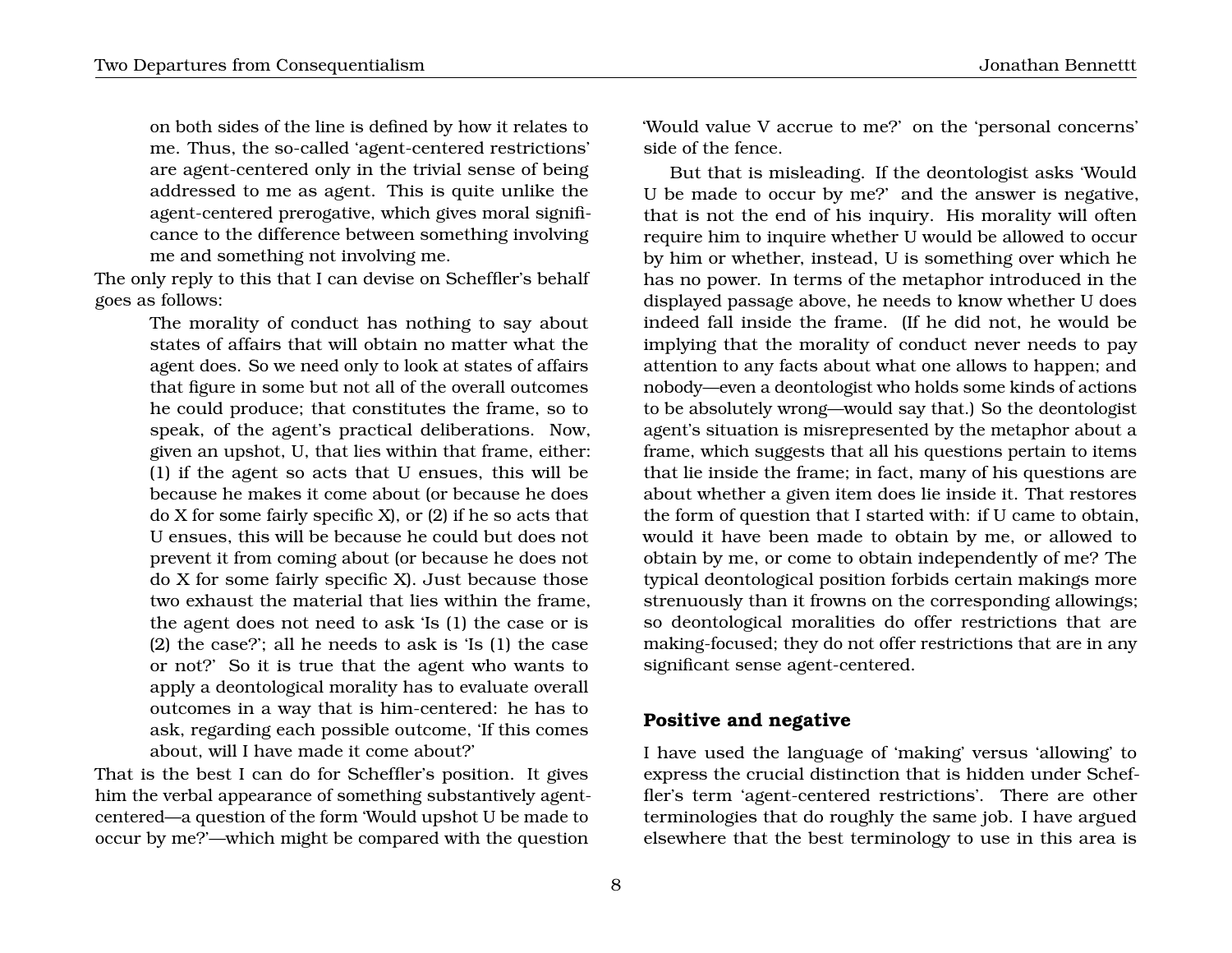that of 'positive' versus 'negative'. $^{\rm l}$  If there is one noteworthy distinction running through this area, it is that between the consequences of positive facts about one's conduct and the consequences of negative facts about one's conduct—for example, between what comes about because I pull this switch (an innocent person dies, killed by me) and what comes about because I do not pull this switch (several innocent people die prematurely, not killed by me but dying in consequence of a negative fact about my behavior).

The deontologist sees moral significance in the positive/negative distinction, that is, between conduct that is positively relevant and conduct that is negatively relevant to bad upshots. I have argued to the contrary, on the basis of a general analysis of the positive/negative distinction.<sup>2</sup> But the question is still open, and controversial, if only because Donagan has offered a substantial alternative to my account of positive/negative.<sup>3</sup> Scheffler discusses this issue briefly (pp. 23–25, see also pp. 102–4), pointing out that the view that the positive/negative distinction has moral significance is quite different from his own view about the morality of personal concerns and has not yet been well supported by arguments. I agree with him on both points. But I suggest that the deontological position that Scheffler wants to reject has such an absolute need to attach moral significance to the positive/negative distinction that the latter deserves a larger place in the discussion than Scheffler grants to it.

# **Some instances of illusory structure**

I now return to the illusory structure implied by Scheffler's use of the term 'agent-centered' and, especially, in the contrast between 'fully agent-centered' and 'hybrid'.

Of Scheffler's various ways of suggesting that there is a structural similarity between the two departures from consequentialism, a revealing one is a minor episode in his discussion of how a consequentialist might refuse to be budged by the two objections to his position—(1) that it does not do justice to the fact of personal independence, and (2) that it does not square with common intuitions about lying, promise-breaking, etc. The consequentialist has two possible replies to (1): one is to say that consequentialism can do perfect justice to the fact of personal independence; the other is to plead guilty while refusing to admit that this is a solid objection to consequentialism (pp. 41 ff.). This 'two options' theme is reverted to several times in the pages that follow. Then, on the charge (2) that consequentialism does not square with common intuitions about certain kinds of cases, Scheffler writes: 'In now familiar fashion, a consequentialist might respond in either of two ways. . . He could respond either by denying that such cases arise often in real life and claiming that occasionally counter-intuitive positions may nevertheless be acceptable, or by conceding that such cases arise regularly but denying the importance of the counter-intuitive character of the consequentialist position' (p. 83). The phrase 'in now familiar fashion' invites us to compare this pair of answers to the answers to (1). But the similarity is thin indeed. In each case one of the

<sup>1</sup> Jonathan Bennett, 'Killing and Letting Die', in S. McMurrin, ed., pp. 47–72, at pp.42–55.

 $\overline{2}$ Ibid., pp. 55–69, polishing and deepening one part of my 'Whatever the Consequences', *Analysis* 26 (1966): 83–102, pp. 94 ff.

<sup>3</sup> Alan Donagan, *The Theory of Morality* (Chicago: University of Chicago Press, 1977), pp. 42 ff. The view that something like the positive/negative distinction has basic moral significance is sometimes discussed, pro or con, by letting examples paddle in the shallows of our moral intuitions, with no supporting theory. Such treatments are criticized in my 'Positive and Negative Relevance', *American Philosophical Quarterly* 20 (1983): 86–95.